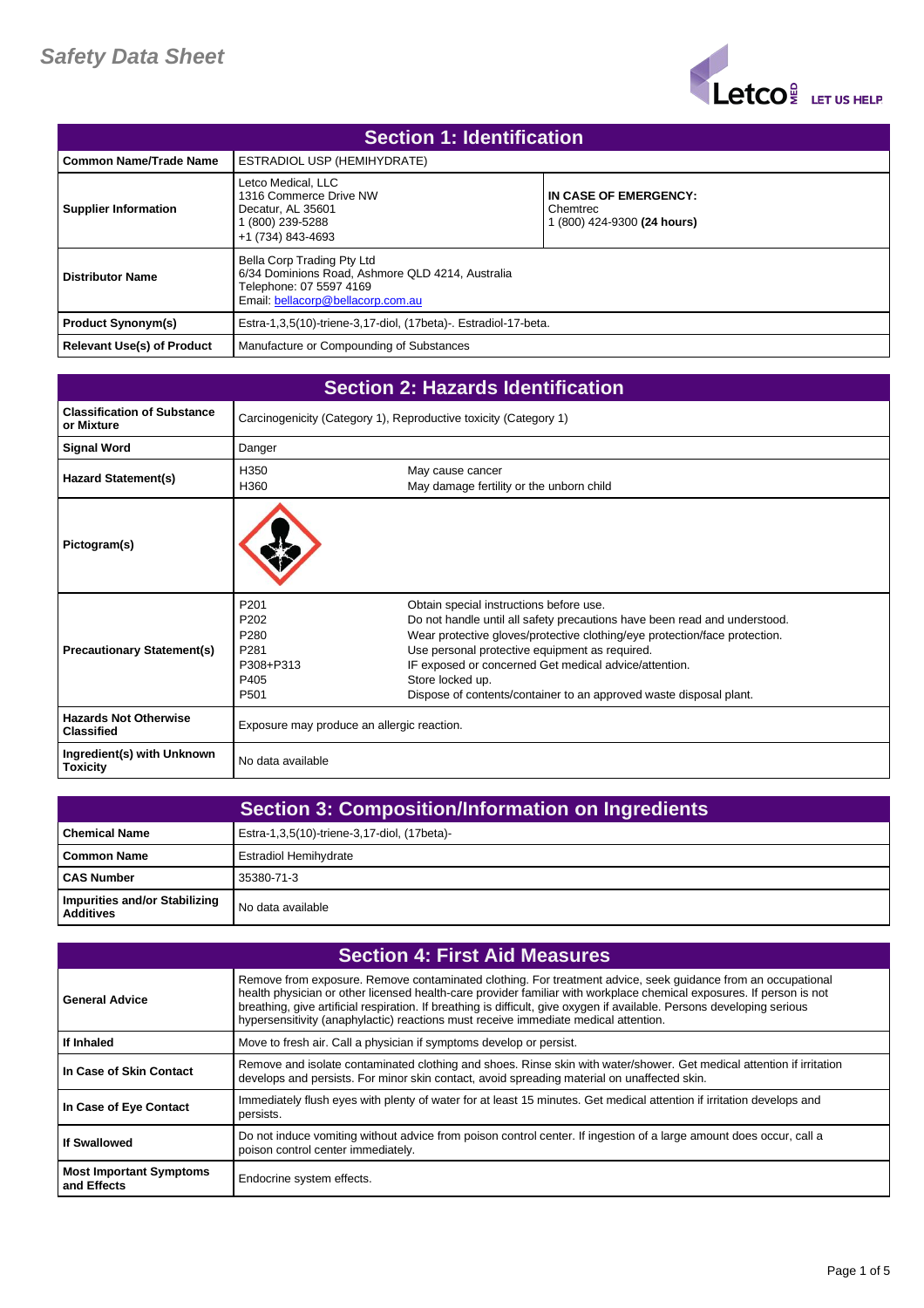| <b>Section 5: Fire Fighting Measures</b>                               |                                                                                                                                                                                                                                                                                                                                                                                                                                                                                  |  |
|------------------------------------------------------------------------|----------------------------------------------------------------------------------------------------------------------------------------------------------------------------------------------------------------------------------------------------------------------------------------------------------------------------------------------------------------------------------------------------------------------------------------------------------------------------------|--|
| <b>Suitable Extinguishing</b><br>Media                                 | Suitable extinguishing media: Foam. Dry chemical or CO <sub>2</sub> . Use fire-extinguishing media appropriate for surrounding materials.<br>Unsuitable extinguishing media: None known. Use water spray to cool unopened containers. As with all fires, evacuate<br>personnel to a safe area. Firefighters should use self-contained breathing equipment and protective clothing. Use standard<br>firefighting procedures and consider the hazards of other involved materials. |  |
| <b>Special Hazards Arising</b><br>From the<br><b>Substance/Mixture</b> | No unusual fire or explosion hazards noted.                                                                                                                                                                                                                                                                                                                                                                                                                                      |  |
| Special PPE and/or<br><b>Precautions for Firefighters</b>              | Wear suitable protective equipment.                                                                                                                                                                                                                                                                                                                                                                                                                                              |  |

| Section 6: Accidental Release Measures                                                         |                                                                                                                                                                                                                                                                             |  |
|------------------------------------------------------------------------------------------------|-----------------------------------------------------------------------------------------------------------------------------------------------------------------------------------------------------------------------------------------------------------------------------|--|
| <b>Personal Precautions,</b><br><b>Protective Equipment and</b><br><b>Emergency Procedures</b> | Keep unnecessary personnel away. Do not touch damaged containers or spilled material unless wearing appropriate<br>protective clothing. Ensure adequate ventilation. Avoid inhalation of dust from the spilled material. Wear appropriate<br>personal protective equipment. |  |
| <b>Nethods and Materials</b><br>Used for Containment                                           | Avoid discharge into drains, water courses or onto the ground.                                                                                                                                                                                                              |  |
| <b>Cleanup Procedures</b>                                                                      | Sweep up or vacuum up spillage and collect in suitable container for disposal. Avoid the generation of dusts during<br>clean-up. For waste disposal, see section 13. Clean surface thoroughly to remove residual contamination.                                             |  |

| <b>Section 7: Handling and Storage</b>         |                                                                                                                                                                                                                                                                                                                                                                     |  |
|------------------------------------------------|---------------------------------------------------------------------------------------------------------------------------------------------------------------------------------------------------------------------------------------------------------------------------------------------------------------------------------------------------------------------|--|
| <b>Precautions for Safe</b><br><b>Handling</b> | As a general rule, when handling, avoid all contact and inhalation of dust, mists, and/or vapors associated with the material.<br>Clean equipment and work surfaces with suitable detergent or solvent after use. After removing gloves, wash hands and<br>other exposed skin thoroughly. Use of a designated area is recommended for handling of potent materials. |  |
| <b>Conditions for Safe Storage</b>             | Preserve in tight, light-resistant container. Store at controlled room temperature.                                                                                                                                                                                                                                                                                 |  |

| <b>Section 8: Exposure Controls/Personal Protection</b>                 |                                                                                                                                                                                                                                                                                                                                                                                                                                                                                                                                                                                                                                                                                                                                                                                                                                                                                                   |  |
|-------------------------------------------------------------------------|---------------------------------------------------------------------------------------------------------------------------------------------------------------------------------------------------------------------------------------------------------------------------------------------------------------------------------------------------------------------------------------------------------------------------------------------------------------------------------------------------------------------------------------------------------------------------------------------------------------------------------------------------------------------------------------------------------------------------------------------------------------------------------------------------------------------------------------------------------------------------------------------------|--|
| <b>Components with</b><br><b>Workplace Control</b><br><b>Parameters</b> | Exposure limit values: Type TWA, Value 0.1 micrograms/m3. No biological exposure limits noted for the ingredient(s).                                                                                                                                                                                                                                                                                                                                                                                                                                                                                                                                                                                                                                                                                                                                                                              |  |
| <b>Appropriate Engineering</b><br><b>Controls</b>                       | Airborne exposure should be controlled primarily by engineering controls such as general dilution ventilation, local exhaust<br>ventilation, or process enclosure. Local exhaust ventilation is generally preferred to general exhaust because it can control<br>the containment at its source, preventing dispersion into the work area. An industrial hygiene survey involving air monitoring<br>may be used to determine the effectiveness of engineering controls. Effectiveness of engineering controls intended for use<br>with highly potent materials should be assessed by use of nontoxic surrogate materials. Handle in accordance with good<br>industrial hygiene and safety practice.                                                                                                                                                                                                |  |
| <b>PPE - Eye/Face Protection</b>                                        | Safety glasses with side shields are recommended. Face shields or goggles may be required if splash potential exists or if<br>corrosive materials are present. Approved eye protection is preferred. Maintain eyewash facilities in the work area.                                                                                                                                                                                                                                                                                                                                                                                                                                                                                                                                                                                                                                                |  |
| <b>PPE - Skin Protection</b>                                            | Chemically compatible gloves. For handling solutions, ensure that the glove material is protective against the solvent being<br>used. Use handling practices that minimize direct hand contact. Employees who are sensitive to natural rubber (latex)<br>should use nitrile or other synthetic nonlatex gloves. Use of powdered latex gloves should be avoided due to the risk of latex<br>allergy. To reduce the risk of contamination of skin and surfaces, wear two pairs of gloves. Remove the outer gloves only<br>after removing other personal protective equipment. For handling of laboratory scale quantities, a disposable lab coat or<br>isolation gown over street clothes is recommended. Where significant quantities are handled, work clothing and booties may<br>be necessary to prevent take-home contamination.                                                               |  |
| <b>PPE - Body Protection</b>                                            | Chemically compatible gloves. For handling solutions, ensure that the glove material is protective against the solvent being<br>used. Use handling practices that minimize direct hand contact. Employees who are sensitive to natural rubber (latex)<br>should use nitrile or other synthetic nonlatex gloves. Use of powdered latex gloves should be avoided due to the risk of latex<br>allergy. To reduce the risk of contamination of skin and surfaces, wear two pairs of gloves. Remove the outer gloves only<br>after removing other personal protective equipment. For handling of laboratory scale quantities, a disposable lab coat or<br>isolation gown over street clothes is recommended. Where significant quantities are handled, work clothing and booties may<br>be necessary to prevent take-home contamination. Wear appropriate thermal protective clothing, when necessary. |  |
| <b>PPE - Respiratory</b><br><b>Protection</b>                           | Where respirators are deemed necessary to reduce or control occupational exposures, use respiratory protection and have<br>an effective respirator program in place.                                                                                                                                                                                                                                                                                                                                                                                                                                                                                                                                                                                                                                                                                                                              |  |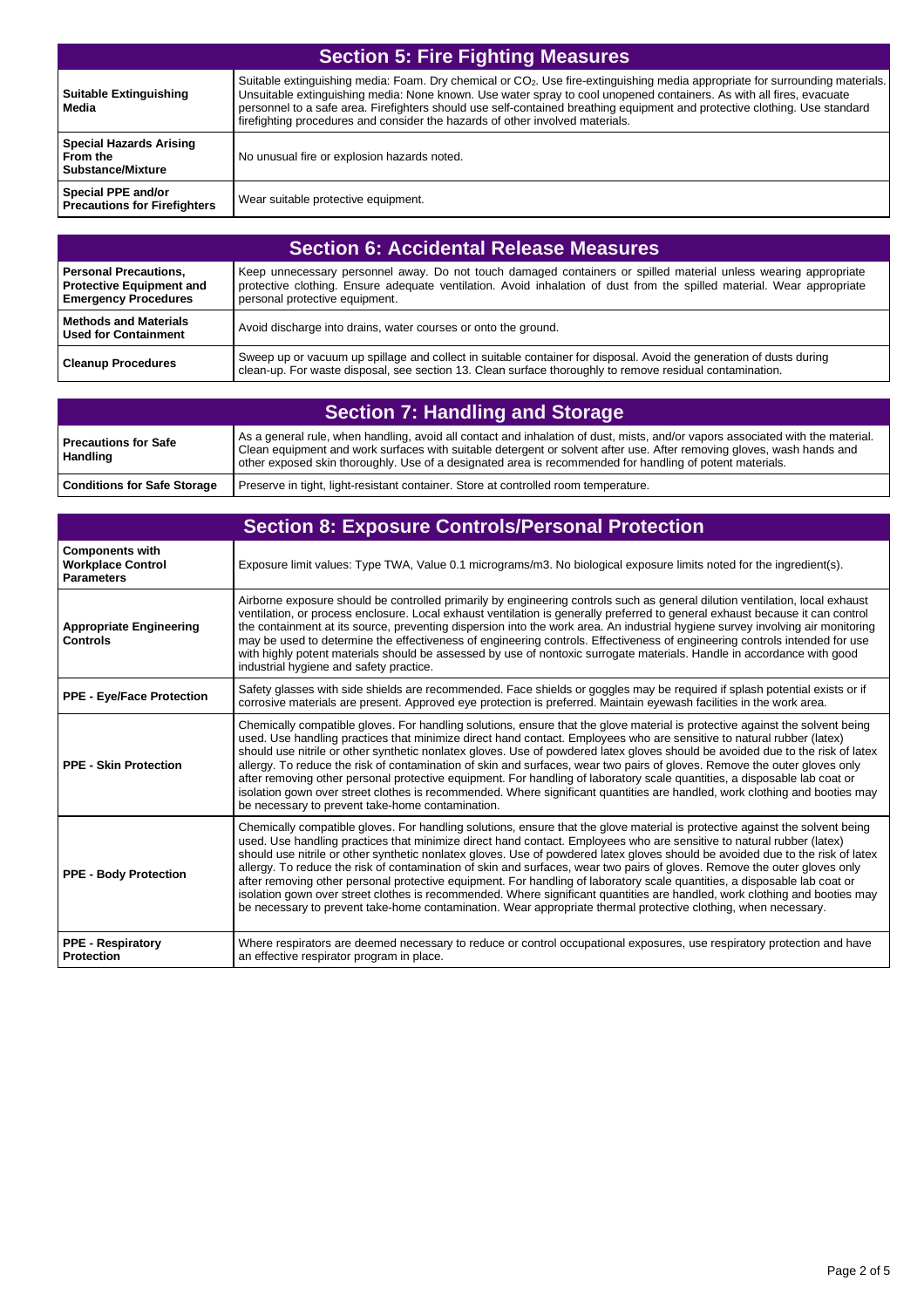| <b>Section 9: Physical and Chemical Properties</b>       |                                                                                                                                                 |  |
|----------------------------------------------------------|-------------------------------------------------------------------------------------------------------------------------------------------------|--|
| Appearance                                               | White or almost white crystalline powder.                                                                                                       |  |
| <b>Upper/Lower Flammability</b><br>or Explosive Limits   | Not available                                                                                                                                   |  |
| Odor                                                     | Odorless                                                                                                                                        |  |
| <b>Vapor Pressure</b>                                    | Not available                                                                                                                                   |  |
| <b>Odor Threshold</b>                                    | Not available                                                                                                                                   |  |
| <b>Vapor Density</b>                                     | Not available                                                                                                                                   |  |
| pH                                                       | Not available                                                                                                                                   |  |
| <b>Relative Density</b>                                  | Not available                                                                                                                                   |  |
| <b>Melting Point/Freezing</b><br>Point                   | 173 - 180 °C                                                                                                                                    |  |
| <b>Solubility</b>                                        | Soluble in ethanol, in acetone, in dioxane, in chloroform, and in solutions of fixed alkali hydroxides; sparingly soluble in<br>vegetable oils. |  |
| <b>Initial Boiling Point and</b><br><b>Boiling Range</b> | Not available                                                                                                                                   |  |
| <b>Flash Point</b>                                       | Not available                                                                                                                                   |  |
| <b>Evaporation Rate</b>                                  | Not available                                                                                                                                   |  |
| <b>Flammability (Solid, Gas)</b>                         | Not available                                                                                                                                   |  |
| <b>Partition Coefficient</b>                             | 3.3                                                                                                                                             |  |
| <b>Auto-Ignition Temperature</b>                         | Not available                                                                                                                                   |  |
| <b>Decomposition</b><br><b>Temperature</b>               | Not available                                                                                                                                   |  |
| <b>Viscosity</b>                                         | Not available                                                                                                                                   |  |

| <b>Section 10: Stability and Reactivity</b>         |                                                                                               |  |
|-----------------------------------------------------|-----------------------------------------------------------------------------------------------|--|
| Reactivity                                          | The product is stable and non-reactive under normal conditions of use, storage and transport. |  |
| <b>Chemical Stability</b>                           | Stable at normal conditions.                                                                  |  |
| <b>Possibility of Hazardous</b><br><b>Reactions</b> | No dangerous reaction known under conditions of normal use.                                   |  |
| <b>Conditions to Avoid</b>                          | Contact with incompatible materials.                                                          |  |
| <b>Incompatible Materials</b>                       | Strong oxidizing agents.                                                                      |  |
| <b>Hazardous Decomposition</b><br><b>Products</b>   | Irritating and/or toxic fumes or gases. Emits toxic fumes under fire conditions.              |  |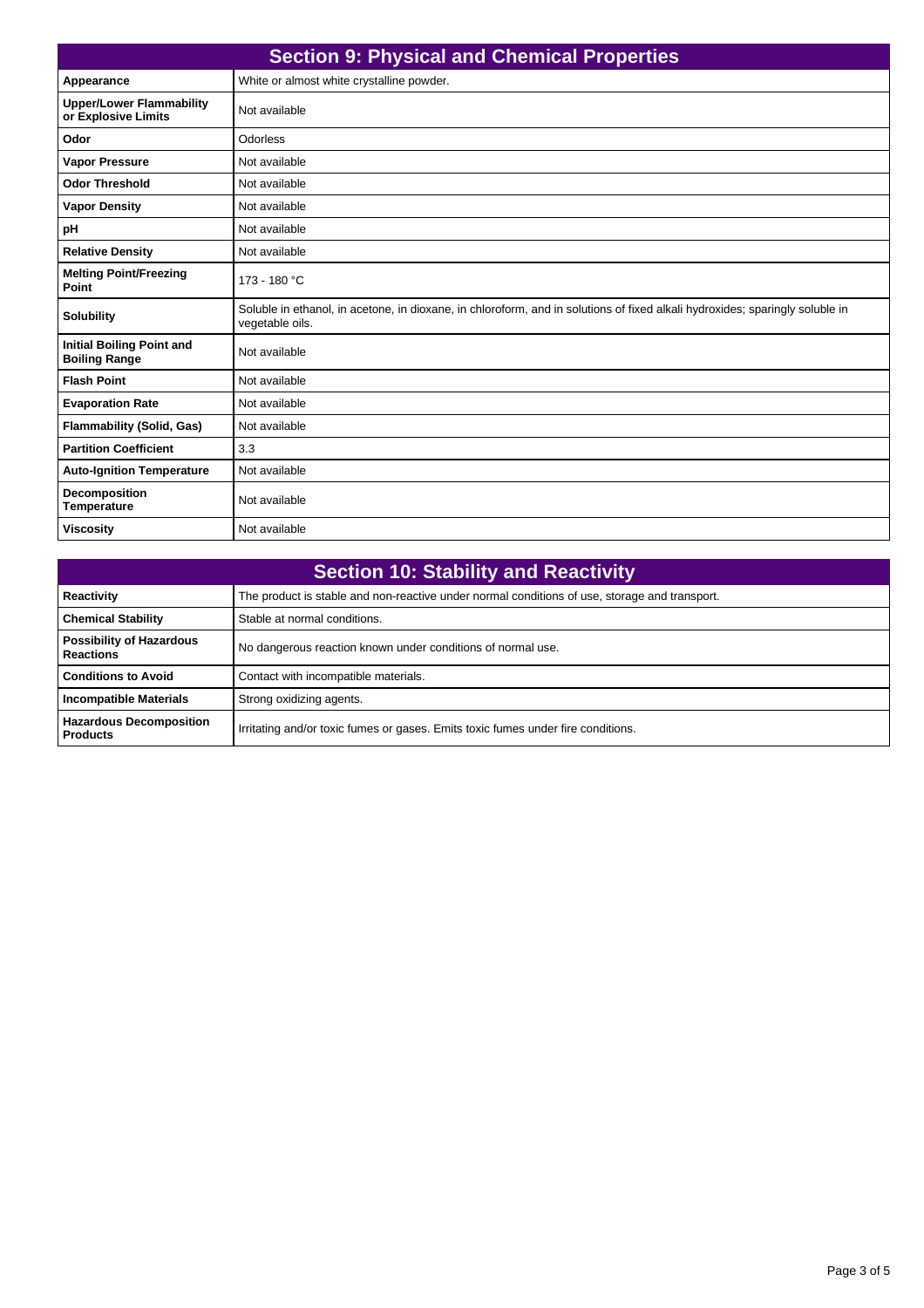|                                                                               | <b>Section 11: Toxicological Information</b>                                                                                                                                                                                                                                                                         |  |
|-------------------------------------------------------------------------------|----------------------------------------------------------------------------------------------------------------------------------------------------------------------------------------------------------------------------------------------------------------------------------------------------------------------|--|
| <b>Acute Toxicity - LD50 Oral</b>                                             | Mouse >4000 mg/kg Rat >4000 mg/kg Based on information from therapeutic use, this material may cause endocrine<br>effects.                                                                                                                                                                                           |  |
| <b>Acute Toxicity - Inhalation</b>                                            | Due to lack of data the classification is not possible.                                                                                                                                                                                                                                                              |  |
| <b>Acute Toxicity - Dermal</b>                                                | Based on information from therapeutic use, this material may cause endocrine effects.                                                                                                                                                                                                                                |  |
| <b>Acute Toxicity - Eye</b>                                                   | Due to lack of data the classification is not possible.                                                                                                                                                                                                                                                              |  |
| <b>Skin Corrosion/Irritation</b>                                              | Based on available data, the classification criteria are not met.                                                                                                                                                                                                                                                    |  |
| <b>Serious Eye</b><br>Damage/Irritation                                       | Knowledge about health hazard is incomplete.                                                                                                                                                                                                                                                                         |  |
| <b>Respiratory or Skin</b><br><b>Sensitization</b>                            | No data available.                                                                                                                                                                                                                                                                                                   |  |
| <b>Germ Cell Mutagenicity</b>                                                 | No data available                                                                                                                                                                                                                                                                                                    |  |
| <b>Carcinogenicity IARC</b>                                                   | May cause cancer. Long term use of estrogens in humans has shown an increased risk of endometrial, breast and<br>ovarian cancer. In certain animal species, long term continuous administration of estrogens increased the frequency of cancer<br>of the breast, cervix, vagina, pancreas, testis, uterus and liver. |  |
| <b>Carcinogenicity ACGIH</b>                                                  | May cause cancer.                                                                                                                                                                                                                                                                                                    |  |
| <b>Carcinogenicity NTP</b>                                                    | May cause cancer.                                                                                                                                                                                                                                                                                                    |  |
| <b>Carcinogenicity OSHA</b>                                                   | May cause cancer.                                                                                                                                                                                                                                                                                                    |  |
| <b>Reproductive Toxicity</b>                                                  | May damage fertility or the unborn child. Studies suggest an association between congenital malformations in the fetus and<br>maternal use of some estrogens during pregnancy.                                                                                                                                       |  |
| <b>Specific Target Organ</b><br><b>Toxicity - Single Exposure</b>             | Knowledge about health hazard is incomplete.                                                                                                                                                                                                                                                                         |  |
| <b>Specific Target Organ</b><br><b>Toxicity - Repeated</b><br><b>Exposure</b> | Knowledge about health hazard is incomplete.                                                                                                                                                                                                                                                                         |  |
| <b>Aspiration Hazard</b>                                                      | No data available.                                                                                                                                                                                                                                                                                                   |  |

| <b>Section 12: Ecological Information</b> |  |
|-------------------------------------------|--|
|-------------------------------------------|--|

| <b>Toxicity</b>                  | Aquatic: Fish LC50 Fish 0.002 ug/l, 96 hours.              |
|----------------------------------|------------------------------------------------------------|
| Persistence and<br>Degradability | No data is available on the degradability of this product. |
| l Bio-accumulative Potential     | Not available.                                             |
| Mobility in Soil                 | Not available.                                             |
| <b>Other Adverse Effects</b>     | Not available.                                             |

| <b>Section 13: Disposal Considerations</b>              |                                                                                                                                                                                                                                                                                                                                                                                  |  |
|---------------------------------------------------------|----------------------------------------------------------------------------------------------------------------------------------------------------------------------------------------------------------------------------------------------------------------------------------------------------------------------------------------------------------------------------------|--|
| <b>Waste Treatment Methods</b><br>Product               | Dispose of contents/container in compliance with local/regional/national/international regulations. Dispose of in<br>accordance with local regulations.                                                                                                                                                                                                                          |  |
| <b>Waste Treatment Methods</b><br>Packaging             | Empty containers or liners may retain some product residues. This material and its container must be disposed of in a safe<br>manner (See: Disposal instructions). Empty containers should be taken to an approved waste handling site for recycling or<br>disposal. Since emptied containers may retain product residue, follow label warnings even after container is emptied. |  |
| <b>Special Precautions Landfill</b><br>or Incinerations | No data available                                                                                                                                                                                                                                                                                                                                                                |  |
| <b>Other Information</b>                                | No data available                                                                                                                                                                                                                                                                                                                                                                |  |

| <b>Section 14: Transport Information</b> |                      |  |
|------------------------------------------|----------------------|--|
| <b>UN Number</b>                         | Not dangerous goods. |  |
| <b>UN Proper Shipping Name</b>           | N/A                  |  |
| <b>Transport Hazard Class(es)</b>        | N/A                  |  |
| <b>Packaging Group</b>                   | N/A                  |  |
| l Environmental Hazards                  | N/A                  |  |

## **Section 15: Regulatory Information**

OSHA Specifically Regulated Substances: Not regulated. SARA: Hazard categories: Immediate Hazard-No. Delayed Hazard-Yes, Fire Hazard-No, Pressure Hazard-No, Reactivity Hazard-No. SARA 302 Extremely hazardous substance: Not listed. SARA 311/312 Hazardous chemical: Yes. Other federal regulations: Safe Drinking Water Act (SDWA): Not regulated. US state regulations: WARNING: This product contains a chemical known to the State of California to cause cancer and birth defects or other reproductive harm.